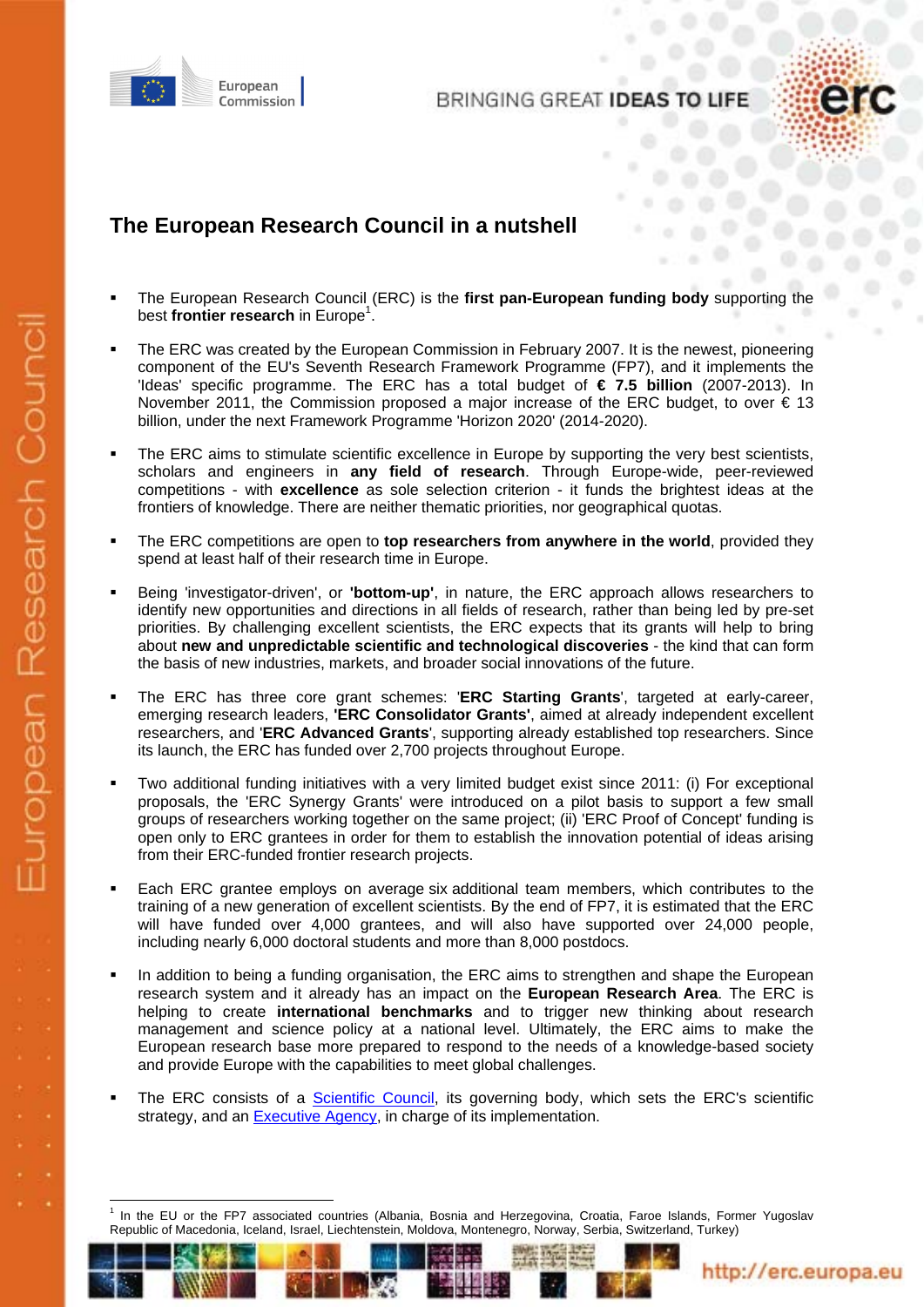## **ERC Milestones**

| March 2004        | European Council agrees on the need for a dedicate European funding scheme for<br>excellent basic research                     |
|-------------------|--------------------------------------------------------------------------------------------------------------------------------|
| <b>April 2005</b> | European Commission proposes the creation of an ERC, funded through the EU's<br>Seventh Framework Programme for Research (FP7) |
| Oct 2005          | ERC Scientific Council meets for the first time                                                                                |
| Feb 2007          | ERC is formally established and launched                                                                                       |
| April 2007        | First ERC call for proposals                                                                                                   |
| <b>July 2009</b>  | ERC Executive Agency becomes autonomous                                                                                        |
| <b>July 2009</b>  | Review of the ERC concluded by an independent expert panel                                                                     |
| June 2010         | ERC has funded 1000 top researchers                                                                                            |
| March 2011        | Introduction of the ERC Proof of Concept funding scheme and its first call                                                     |
| <b>July 2011</b>  | Announcement of the new ERC Synergy funding scheme                                                                             |
|                   | Task Force conclusions on the future of the ERC                                                                                |
| Feb 2012          | ERC celebrates its fifth anniversary                                                                                           |
|                   |                                                                                                                                |

# **Facts and Figures**

- Location: Brussels, Belgium
- Established: 2 February 2007
- Budget: € 7.5 billion (2007-2013)
- Budget year 2012:  $\epsilon$  1.75 billion
- Grant sizes:
	- o Starting Grants up to € 2 million per grant
	- o Consolidator Grants up to € 2.75 million per grant
	- o Advanced Grants up to € 3.5 million per grant
	- o Proof of Concept up to € 150 000 per grant
	- o Synergy Grants up to € 15 million per grant
	- Number of submissions since ERC launch: over 31,000
- Number of Starting and Advanced Grants' calls since ERC launch: 9 completed and 3 ongoing

#### **Who is Who**

ERC President: **[Prof. Helga Nowotny](http://erc.europa.eu/about-erc/organisation)**

ERC Secretary-General: **[Prof. Donald B. Dingwell](http://erc.europa.eu/about-erc/organisation)**

ERC Vice-Presidents: **[Prof. Pavel Exner](http://erc.europa.eu/about-erc/organisation)  [Prof. Carl-Henrik Heldin](http://erc.europa.eu/about-erc/organisation)**

ERC Executive Agency Director*:* **[Pablo](http://erc.europa.eu/about-erc/organisation) Amor**

Former ERC President (Feb 2007 - March 2010): Prof. Fotis Kafatos Former ERC Secretary-General (Feb 2007 - July 2009): Prof. Ernst-Ludwig Winnacker Former ERC Secretary-General (July 2009 - Sept 2010): Prof. Andreu Mas-Colell Former ERC Executive Agency Director *ad int.*: Jack Metthey [Members of the ERC Scientific Council](http://erc.europa.eu/about-erc/organisation)

For more information, visit the **ERC website** at: **[http://erc.europa.eu](http://erc.europa.eu/)** Follow us on **Twitter[: https://twitter.com/ERC\\_Research](https://twitter.com/ERC_Research)** Follow us on **Facebook[: http://www.facebook.com/EuropeanResearchCouncil](http://www.facebook.com/EuropeanResearchCouncil)**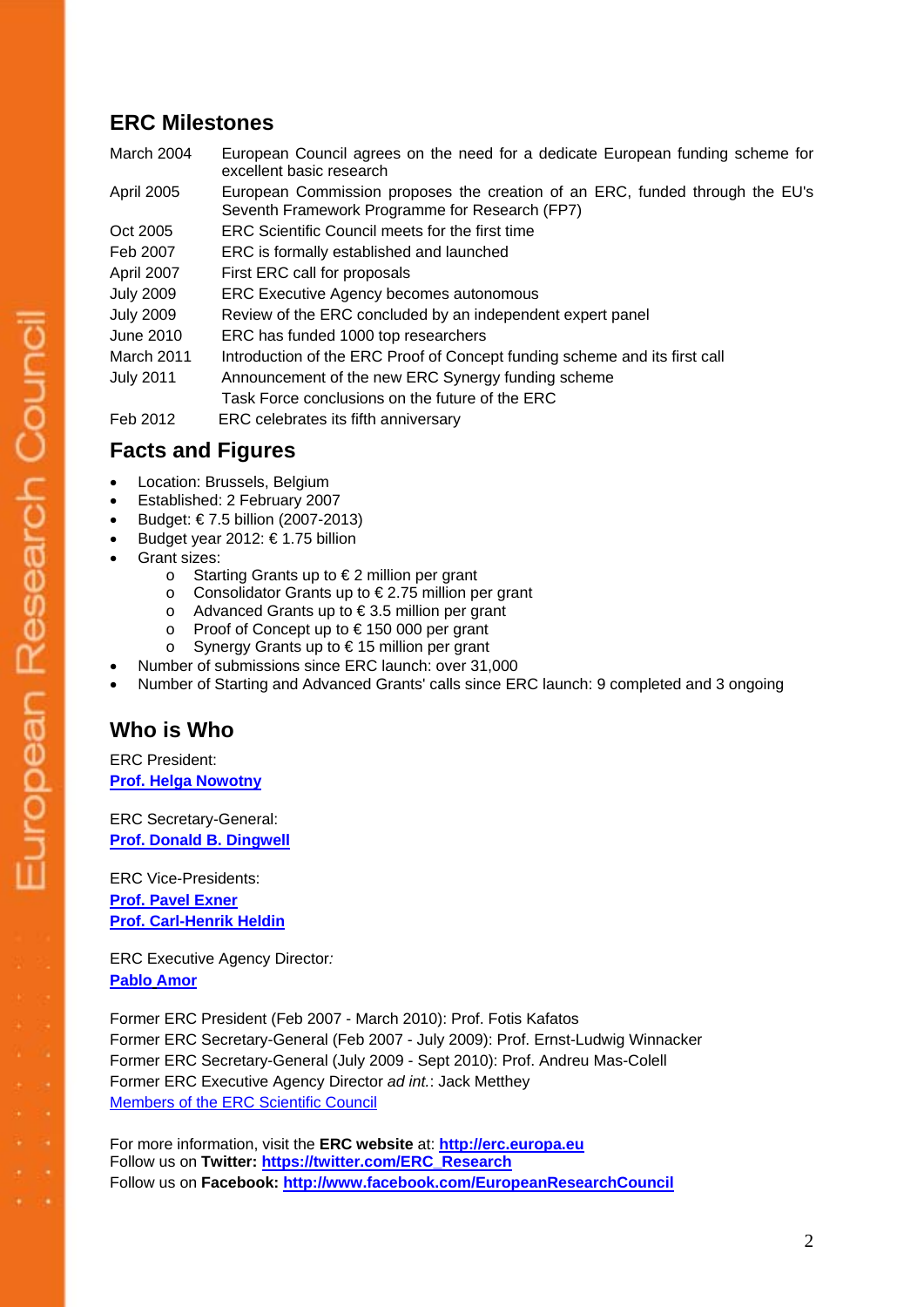## **ERC grantees by country of Host Institution\***

(\*) current host institution; *data as of 03/05/2012*

|                                       | <b>Starting grant 2007-2011</b> |                |                |                |                                            | <b>Advanced grant 2008-2011</b> |                |                |                |                                            | <b>Total</b>                  |
|---------------------------------------|---------------------------------|----------------|----------------|----------------|--------------------------------------------|---------------------------------|----------------|----------------|----------------|--------------------------------------------|-------------------------------|
|                                       | 2007                            | 2009           | 2010           | 2011           | <b>Total</b><br><b>StG</b><br>2007<br>2011 | 2008                            | 2009           | 2010           | 2011           | <b>Total</b><br><b>AdG</b><br>2008<br>2011 | <b>StG</b><br>٠<br><b>AdG</b> |
| <b>EU Member</b><br><b>States</b>     |                                 |                |                |                |                                            |                                 |                |                |                |                                            |                               |
| Austria                               | $\overline{4}$                  | 7              | 14             | 14             | 39                                         | 9                               | $\overline{7}$ | 6              | $\overline{7}$ | 29                                         | 68                            |
| Belgium                               | 11                              | 15             | 15             | 22             | 63                                         | 5                               | $\overline{2}$ | 5              | 8              | 20                                         | 83                            |
| <b>Bulgaria</b>                       | 1                               | $\mathbf 0$    | $\mathbf 0$    | $\mathbf 0$    | 1                                          | $\mathbf{1}$                    | $\overline{0}$ | 1              | $\mathbf 0$    | $\overline{2}$                             | $\ensuremath{\mathsf{3}}$     |
| Cyprus                                | $\overline{2}$                  | $\mathbf 0$    | 1              | $\mathbf 0$    | 3                                          | 1                               | $\overline{0}$ | $\mathbf 0$    | 1              | $\overline{2}$                             | 5                             |
| <b>Czech Republic</b>                 | 1                               | $\mathbf 0$    | $\overline{2}$ | 1              | 4                                          | $\overline{2}$                  | $\overline{0}$ | 1              | $\overline{0}$ | 3                                          | $\overline{7}$                |
| <b>Denmark</b>                        | 3                               | $\overline{7}$ | 6              | 10             | 26                                         | 4                               | 3              | $\overline{4}$ | 9              | 20                                         | 46                            |
| Estonia                               | $\overline{0}$                  | 1              | $\mathbf 0$    | 1              | $\overline{2}$                             | $\overline{0}$                  | $\overline{0}$ | $\mathbf 0$    | $\mathbf 0$    | $\mathbf 0$                                | $\overline{2}$                |
| Finland                               | 7                               | 6              | 5              | 9              | 27                                         | 8                               | 1              | $\overline{4}$ | 3              | 16                                         | 43                            |
| France                                | 40                              | 31             | 74             | 57             | 202                                        | 35                              | 34             | 32             | 33             | 134                                        | 336                           |
| Germany                               | 32                              | 28             | 68             | 63             | 191                                        | 29                              | 32             | 48             | 52             | 161                                        | 352                           |
| Greece                                | $\overline{4}$                  | 3              | 3              | 4              | 14                                         | $\overline{4}$                  | $\mathbf 0$    | $\overline{2}$ | 4              | 10                                         | 24                            |
| Hungary                               | 6                               | 1              | 5              | 3              | 15                                         | 4                               | 1              | 4              | 3              | 12                                         | 27                            |
| Ireland                               | 3                               | 3              | 5              | $\overline{7}$ | 18                                         | $\mathbf 0$                     | $\mathbf 0$    | 3              | $\overline{2}$ | 5                                          | 23                            |
| Italy                                 | 24                              | 17             | 22             | 27             | 90                                         | 18                              | 14             | 20             | 23             | 75                                         | 165                           |
| Poland                                | 1                               | $\overline{2}$ | 3              | $\overline{2}$ | 8                                          | 1                               | 1              | $\mathbf 0$    | 1              | 3                                          | 11                            |
| Portugal                              | $\overline{2}$                  | 3              | 5              | $\overline{0}$ | 10                                         | $\mathbf{1}$                    | 1              | $\overline{2}$ | $\overline{2}$ | 6                                          | 16                            |
| Spain                                 | 24                              | 20             | 26             | 27             | 97                                         | 14                              | 12             | 13             | 15             | 54                                         | 151                           |
| Slovenia                              | $\mathbf 0$                     | $\mathbf 0$    | $\mathbf 0$    | 1              | 1                                          | $\mathbf 0$                     | $\overline{0}$ | $\mathbf 0$    | $\overline{0}$ | $\overline{0}$                             | 1                             |
| Sweden                                | 11                              | 6              | 21             | 14             | 52                                         | 18                              | 12             | 11             | 9              | 50                                         | 102                           |
| The Netherlands                       | 28                              | 16             | 28             | 50             | 122                                        | 20                              | 18             | 18             | 21             | 76                                         | 199                           |
| <b>United Kingdom</b>                 | 56                              | 46             | 77             | 124            | 303                                        | 58                              | 64             | 57             | 70             | 249                                        | 552                           |
| <b>Associated</b><br><b>Countries</b> |                                 |                |                |                |                                            |                                 |                |                |                |                                            |                               |
| Iceland                               | $\mathbf 0$                     | $\mathbf 0$    | $\mathbf 0$    | $\overline{0}$ | $\overline{0}$                             | $\mathbf{1}$                    | $\overline{0}$ | $\mathbf 0$    | $\overline{0}$ | 1                                          | 1                             |
| Israel                                | 22                              | 13             | 26             | 23             | 84                                         | 15                              | 11             | 13             | 11             | 50                                         | 134                           |
| Norway                                | 1                               | $\mathbf 0$    | $\overline{2}$ | 5              | 8                                          | $\overline{4}$                  | 3              | $\overline{7}$ | 4              | 18                                         | 26                            |
| Switzerland                           | 16                              | 20             | 28             | 23             | 87                                         | 29                              | 29             | 21             | 23             | 101                                        | 189                           |
| <b>Total</b>                          | 299                             | 245            | 436            | 487            | 1467                                       | 281                             | 245            | 272            | 299            | 1099                                       | 2566                          |

AdG = Advanced Grant StG = Starting grant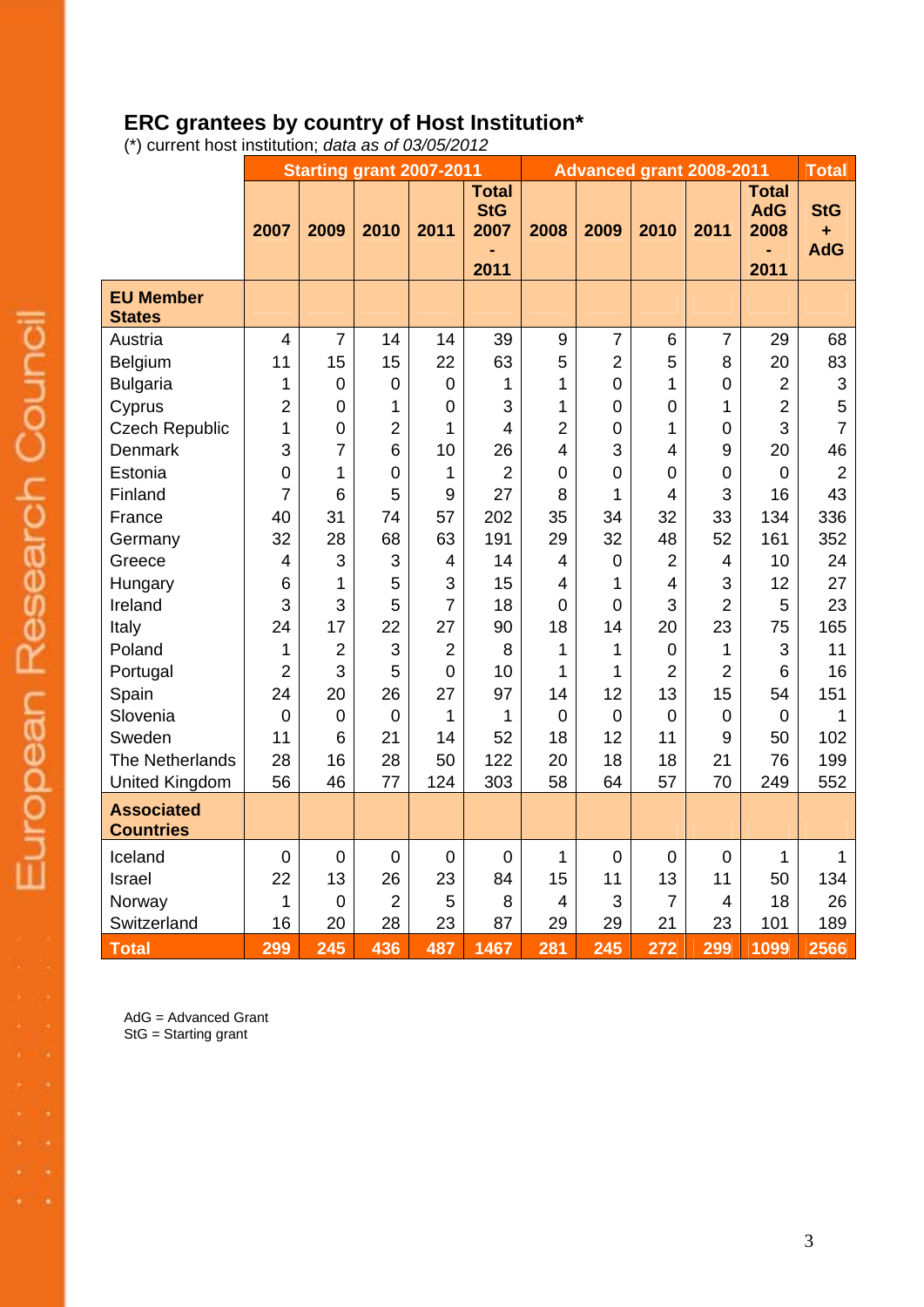# European Research Council



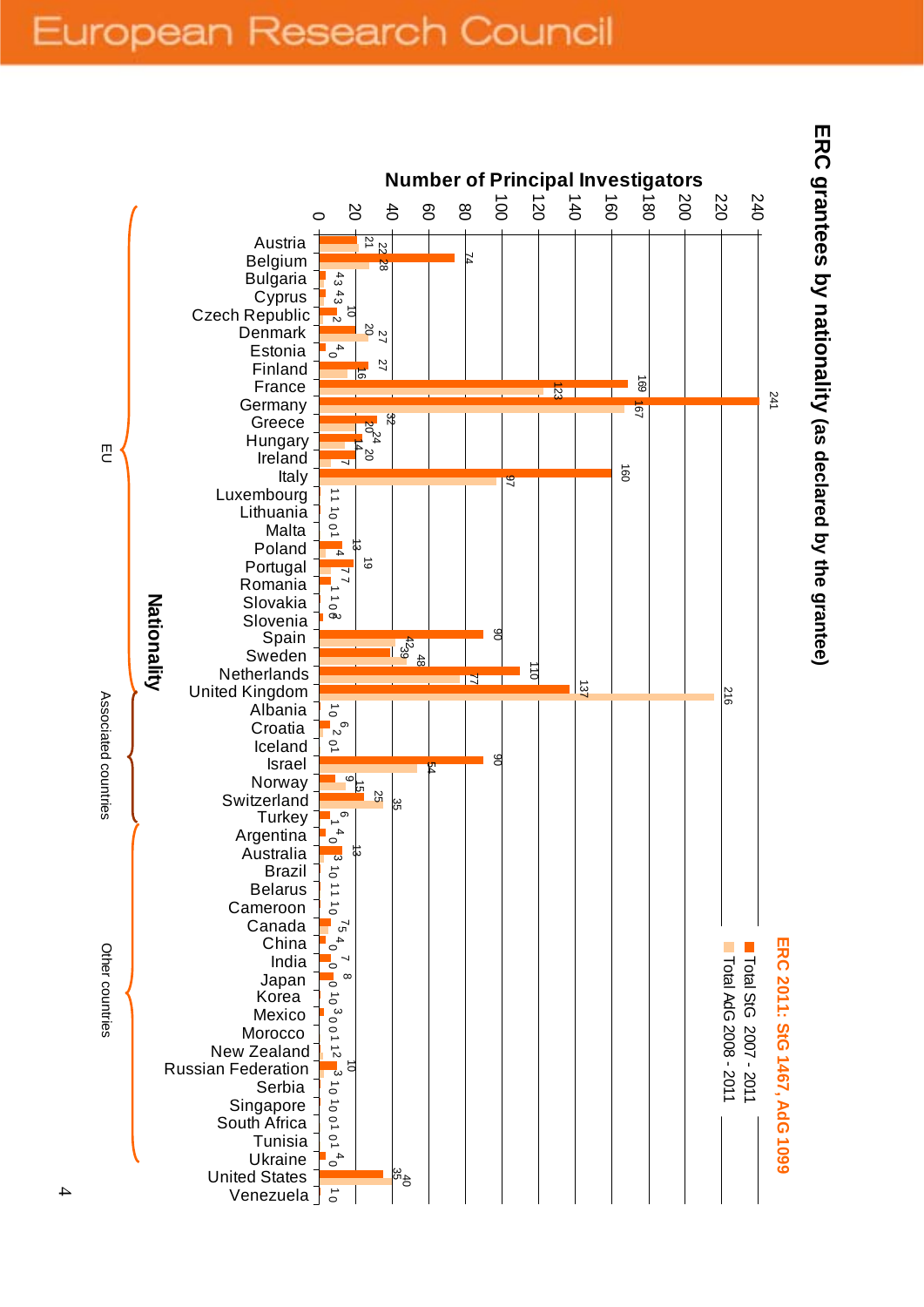#### **Grantees by Host Institutions (and their nationalities)\***

(\*) first legal signatories of the grant agreement; data as of January 2012

– 2011 ERC Advanced grant calls 2008 – 2011